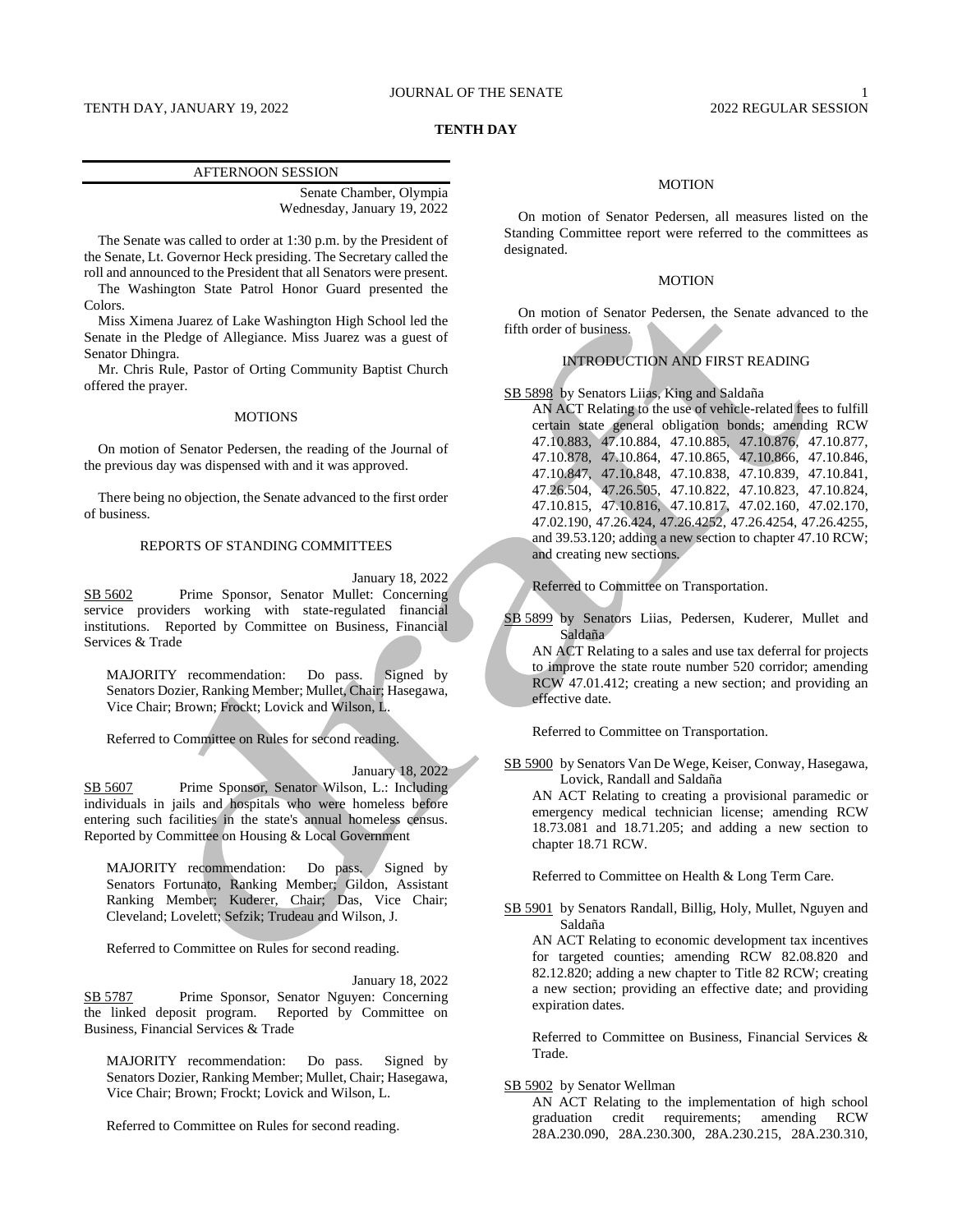28A.230.320, 28A.655.250, and 28A.300.900; creating a new section; and repealing RCW 28A.655.270.

Referred to Committee on Early Learning & K-12 Education.

SB 5903 by Senators Billig, Rivers, Das, Dhingra, Hunt, Keiser, Kuderer, Liias, Lovelett, Lovick, Nguyen, Randall, Saldaña, Trudeau and Wellman

AN ACT Relating to providing multimodal transportation options at drive-up services; and adding a new section to chapter 47.04 RCW.

Referred to Committee on Transportation.

SB 5904 by Senators Das, Nobles, Lovelett, Nguyen, Rolfes and Saldaña

AN ACT Relating to requiring fashion retail sellers and manufacturers to disclose environmental and social due diligence policies; adding a new chapter to Title 70A RCW; and prescribing penalties.

Referred to Committee on Labor, Commerce & Tribal Affairs.

SB 5905 by Senators Hunt, Nguyen and Saldaña

AN ACT Relating to establishing the outdoor school for all program; amending RCW 28A.300.790 and 28A.320.173; adding a new section to chapter 28A.300 RCW; and creating a new section.

Referred to Committee on Early Learning & K-12 Education.

SB 5906 by Senators Cleveland, Rivers, Stanford and Wilson, L. AN ACT Relating to health plan coverage for contralateral prophylactic mastectomies; and adding a new section to chapter 48.43 RCW.

Referred to Committee on Health & Long Term Care.

SB 5907 by Senators Wilson, J., Lovick, Fortunato, Lovelett, Randall, Saldaña, Stanford and Wilson, L.

AN ACT Relating to roadside safety measures and public awareness of emergency vehicles providing roadside assistance; amending RCW 46.61.212; adding new sections to chapter 46.61 RCW; and creating new sections.

Referred to Committee on Transportation.

SB 5908 by Senators Liias, Carlyle, Hunt, Nguyen and Saldaña AN ACT Relating to creating the clean car authority as a new state government agency; adding a new section to chapter 41.06 RCW; and adding a new chapter to Title 43 RCW.

Referred to Committee on State Government & Elections.

SB 5909 by Senators Randall, Van De Wege, Carlyle, Conway, Hunt, Mullet, Rolfes and Stanford

AN ACT Relating to legislative oversight of gubernatorial powers concerning emergency proclamations and unanticipated receipts; amending RCW 43.06.210, 43.06.220, and 43.79.270; and adding a new chapter to Title 44 RCW.

Referred to Committee on State Government & Elections.

SB 5910 by Senators Carlyle, Billig, Conway, Hawkins, Hunt, Mullet, Saldaña and Stanford

AN ACT Relating to accelerating the availability and use of renewable hydrogen in Washington state; amending RCW 80.50.020, 54.04.190, 35.92.050, 82.08.816, 82.12.816, and 82.29A.125; adding new sections to chapter 43.330 RCW; adding a new section to chapter 82.16 RCW; creating new sections; making an appropriation; providing an expiration date; and declaring an emergency.

Referred to Committee on Environment, Energy & Technology.

SB 5911 by Senators Cleveland, Keiser, Billig, Conway, Das, Lovelett, Lovick, Nguyen, Randall, Saldaña, Stanford and Trudeau

AN ACT Relating to providing hazard pay retention bonuses to certain health care employees; creating new sections; providing an expiration date; and declaring an emergency.

Referred to Committee on Labor, Commerce & Tribal Affairs.

SB 5912 by Senators Sefzik, Braun, Fortunato, Honeyford, Muzzall, Nguyen, Randall, Robinson and Short AN ACT Relating to improving health outcomes for children on medicaid by ensuring early and periodic screening, diagnosis, and treatment; and amending RCW 74.09.470.

Referred to Committee on Health & Long Term Care.

SB 5913 by Senators Sefzik, Braun, Brown, Dozier, Fortunato, Gildon, Holy, McCune, Muzzall and Wilson, J. AN ACT Relating to property tax relief for senior citizens and service-connected disabled veterans; amending RCW 84.36.383 and 84.36.385; and creating new sections.

Referred to Committee on Ways & Means.

# MOTIONS

On motion of Senator Pedersen, all measures listed on the Introduction and First Reading report were referred to the committees as designated with the exception of Senate Bill No. 5913 which was designated to the Committee on Business, Financial Services & Trade and referred to the Committee on Ways & Means.

On motion of Senator Pedersen, the Senate advanced to the eighth order of business.

#### MOTION

Senator Hunt moved adoption of the following resolution:

# SENATE RESOLUTION 8635

By Senators Hunt, Robinson, Das, Dhingra, Hasegawa, Lovick, Nobles, Randall, Saldaña, Wellman, and C. Wilson

WHEREAS, When  The  Evergreen  State College's first  class entered in 1971, the college was seen by many as a grand experiment; and

WHEREAS, Former Governor and United States Senator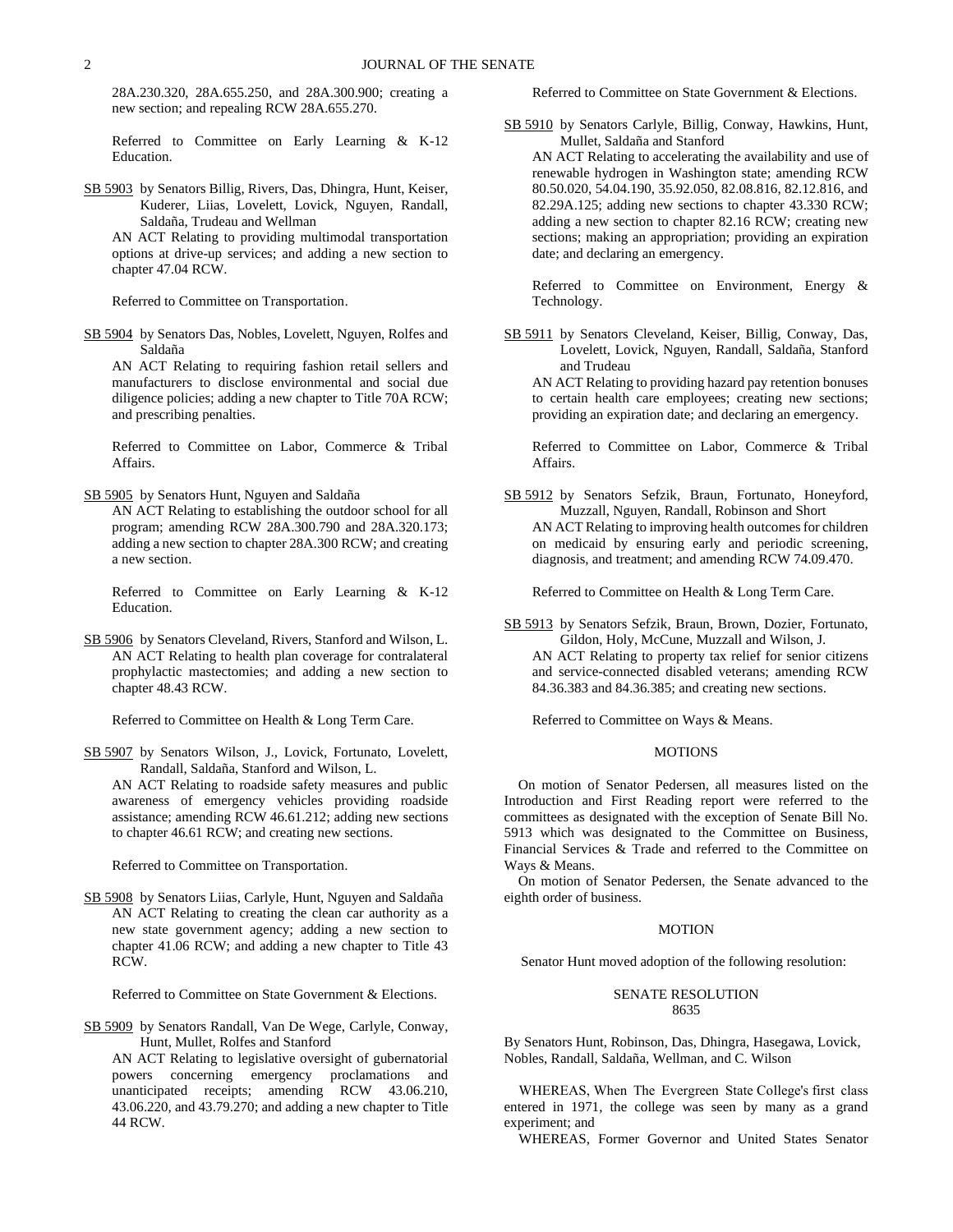Daniel J. Evans signed legislation authorizing the formation of the college and played a key role in shaping the college as Evergreen President; and

WHEREAS, The creation of a four-year public college that prioritized teaching and learning over grades or majors signaled that the people were ready to explore new possibilities  for  their  educational  institutions—to see what would happen if we empowered people to formally pursue what they were most passionate about; and

WHEREAS, Evergreen's  unique  design put students and faculty in close collaboration with each other, and the college quickly became a place bursting with creativity and innovation; and

WHEREAS, Ever-evolving  to meet the needs of students and the state of Washington, Evergreen continues to carry that spirit for learning as  it  celebrates  its 50th  anniversary; and

WHEREAS, Famous Evergreen graduates include Ben Haggerty (known as Macklemore), Matt Groening, Joyce McConnell (first female president of Colorado State University), Elizabeth Furse (first African-born naturalized citizen elected to Congress), Denny Heck, Yasmin Trudeau, Sharon Tomiko Santos, and Jessica Bateman; and

WHEREAS, The way  that Evergreen  teaches people to work together  has played a big role in  the success of its alumni; and

WHEREAS, From the beginning,  Evergreen has  sought  to bolster access to  its  dynamic learning model, especially for populations who have historically been excluded from higher education; and

WHEREAS, Evergreen  welcomes  those who seek an affordable education that will launch them into the future they envision for  themselves,  and  the college  does  everything in  its  power to help them achieve success; and

WHEREAS, Evergreen has always been about giving people the support they need, whether  it is  an advisor showing a firstgeneration student how to navigate their career opportunities, a faculty member empowering someone to overcome their fear of math, or a tutor encouraging a fellow student to dig deeper into their ideas; and

WHEREAS, Evergreen has prepared people to meet their futures with confidence, equipping graduates for careers in public service, science, entrepreneurship, education, and the arts; and

WHEREAS, No longer an experiment, this year Evergreen  honors  its  past, celebrates  the present, and projects  its strengths toward the future;

NOW, THEREFORE, BE IT RESOLVED, That the Washington State Senate celebrate The Evergreen State College and its 50 years; and

BE IT FURTHER RESOLVED, That copies of this resolution be transmitted by the Secretary of the Senate to President John Carmichael, the Board of Trustees of The Evergreen State College, and Lieutenant Governor Denny Heck.

Senator Hunt spoke in favor of adoption of the resolution.

The President declared the question before the Senate to be the adoption of Senate Resolution No. 8635.

The motion by Senator Hunt carried and the resolution was adopted by voice vote.

#### MOTION

At 1:42 p.m., on motion of Senator Pedersen, the Senate was declared to be at ease subject to the call of the President.

Senator Hasegawa announced a meeting of the Democratic Caucus.

Senator Warnick announced a meeting of the Republican

Caucus.

The Senate was called to order at 3:00 p.m. by President Heck.

----

# MOTION

On motion of Senator Pedersen, the Senate reverted to the seventh order of business.

# THIRD READING

# CONFIRMATION OF GUBERNATORIAL APPOINTMENTS

# **MOTION**

Senator Keiser moved that Bud E. Sizemore, Senate Gubernatorial Appointment No. 9089, be confirmed as a member of the Gambling Commission.

Senators Keiser and Conway spoke in favor of passage of the motion.

# APPOINTMENT OF BUD E. SIZEMORE

The President declared the question before the Senate to be the confirmation of Bud E. Sizemore, Senate Gubernatorial Appointment No. 9089, as a member of the Gambling Commission.

The Secretary called the roll on the confirmation of Bud E. Sizemore, Senate Gubernatorial Appointment No. 9089, as a member of the Gambling Commission and the appointment was confirmed by the following vote: Yeas, 49; Nays, 0; Absent, 0; Excused, 0.

Voting yea: Senators Billig, Braun, Brown, Carlyle, Cleveland, Conway, Das, Dhingra, Dozier, Fortunato, Frockt, Gildon, Hasegawa, Hawkins, Holy, Honeyford, Hunt, Keiser, King, Kuderer, Liias, Lovelett, Lovick, McCune, Mullet, Muzzall, Nguyen, Nobles, Padden, Pedersen, Randall, Rivers, Robinson, Rolfes, Saldaña, Salomon, Schoesler, Sefzik, Sheldon, Short, Stanford, Trudeau, Van De Wege, Wagoner, Warnick, Wellman, Wilson, C., Wilson, J. and Wilson, L.

Bud E. Sizemore, Senate Gubernatorial Appointment No. 9089, having received the constitutional majority was declared confirmed as a member of the Gambling Commission.

# THIRD READING CONFIRMATION OF GUBERNATORIAL APPOINTMENTS

#### MOTION

Senator Dhingra moved that Evelyn P. Yenson, Senate Gubernatorial Appointment No. 9231, be confirmed as a member of the Clemency and Pardons Board.

Senators Dhingra and Wilson, C. spoke in favor of passage of the motion.

#### APPOINTMENT OF EVELYN P. YENSON

The President declared the question before the Senate to be the confirmation of Evelyn P. Yenson, Senate Gubernatorial Appointment No. 9231, as a member of the Clemency and Pardons Board.

The Secretary called the roll on the confirmation of Evelyn P.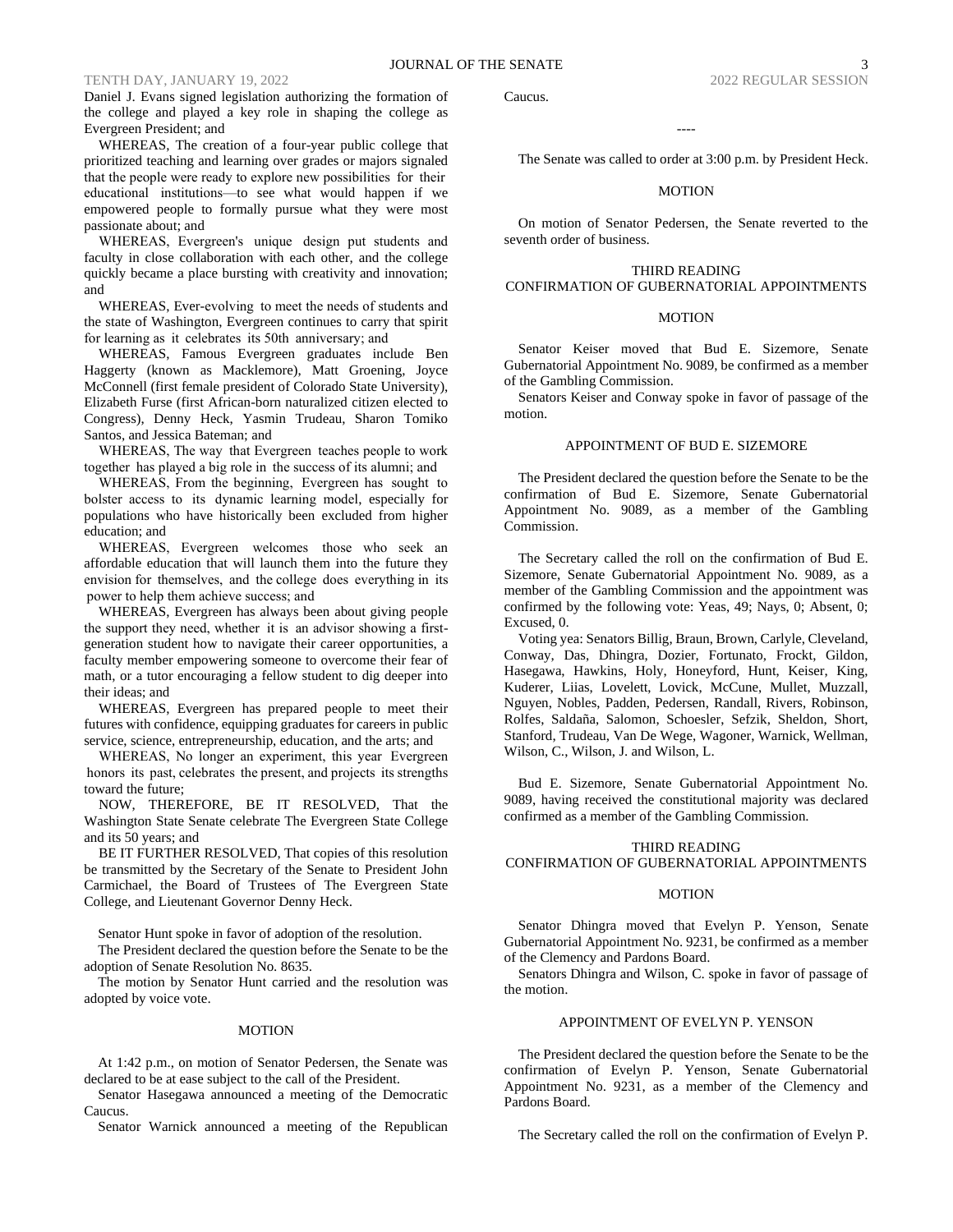Yenson, Senate Gubernatorial Appointment No. 9231, as a member of the Clemency and Pardons Board and the appointment was confirmed by the following vote: Yeas, 49; Nays, 0; Absent, 0; Excused, 0.

Voting yea: Senators Billig, Braun, Brown, Carlyle, Cleveland, Conway, Das, Dhingra, Dozier, Fortunato, Frockt, Gildon, Hasegawa, Hawkins, Holy, Honeyford, Hunt, Keiser, King, Kuderer, Liias, Lovelett, Lovick, McCune, Mullet, Muzzall, Nguyen, Nobles, Padden, Pedersen, Randall, Rivers, Robinson, Rolfes, Saldaña, Salomon, Schoesler, Sefzik, Sheldon, Short, Stanford, Trudeau, Van De Wege, Wagoner, Warnick, Wellman, Wilson, C., Wilson, J. and Wilson, L.

Evelyn P. Yenson, Senate Gubernatorial Appointment No. 9231, having received the constitutional majority was declared confirmed as a member of the Clemency and Pardons Board.

#### MOTION

On motion of Senator Pedersen, the Senate reverted to the sixth order of business.

#### SECOND READING

SENATE BILL NO. 5653, by Senators Rolfes, Van De Wege and Warnick

Changing the name of the commission on pesticide registration to the commission on integrated pest management.

The measure was read the second time.

#### MOTION

On motion of Senator Rolfes, the rules were suspended, Senate Bill No. 5653 was advanced to third reading, the second reading considered the third and the bill was placed on final passage.

Senators Rolfes and Warnick spoke in favor of passage of the bill.

The President declared the question before the Senate to be the final passage of Senate Bill No. 5653.

### ROLL CALL

The Secretary called the roll on the final passage of Senate Bill No. 5653 and the bill passed the Senate by the following vote: Yeas, 49; Nays, 0; Absent, 0; Excused, 0.

Voting yea: Senators Billig, Braun, Brown, Carlyle, Cleveland, Conway, Das, Dhingra, Dozier, Fortunato, Frockt, Gildon, Hasegawa, Hawkins, Holy, Honeyford, Hunt, Keiser, King, Kuderer, Liias, Lovelett, Lovick, McCune, Mullet, Muzzall, Nguyen, Nobles, Padden, Pedersen, Randall, Rivers, Robinson, Rolfes, Saldaña, Salomon, Schoesler, Sefzik, Sheldon, Short, Stanford, Trudeau, Van De Wege, Wagoner, Warnick, Wellman, Wilson, C., Wilson, J. and Wilson, L.

SENATE BILL NO. 5653, having received the constitutional majority, was declared passed. There being no objection, the title of the bill was ordered to stand as the title of the act.

# SECOND READING

SENATE BILL NO. 5002, by Senators Hunt, Carlyle, Conway, Dhingra, Hasegawa, Hawkins, Mullet, Rivers and Wilson, C.

Addressing the state auditor's duties and procedures.

The measure was read the second time.

# **MOTION**

On motion of Senator Hunt, the rules were suspended, Senate Bill No. 5002 was advanced to third reading, the second reading considered the third and the bill was placed on final passage.

Senators Hunt and Wilson, J. spoke in favor of passage of the bill.

The President declared the question before the Senate to be the final passage of Senate Bill No. 5002.

# ROLL CALL

The Secretary called the roll on the final passage of Senate Bill No. 5002 and the bill passed the Senate by the following vote: Yeas, 49; Nays, 0; Absent, 0; Excused, 0.

Voting yea: Senators Billig, Braun, Brown, Carlyle, Cleveland, Conway, Das, Dhingra, Dozier, Fortunato, Frockt, Gildon, Hasegawa, Hawkins, Holy, Honeyford, Hunt, Keiser, King, Kuderer, Liias, Lovelett, Lovick, McCune, Mullet, Muzzall, Nguyen, Nobles, Padden, Pedersen, Randall, Rivers, Robinson, Rolfes, Saldaña, Salomon, Schoesler, Sefzik, Sheldon, Short, Stanford, Trudeau, Van De Wege, Wagoner, Warnick, Wellman, Wilson, C., Wilson, J. and Wilson, L.

SENATE BILL NO. 5002, having received the constitutional majority, was declared passed. There being no objection, the title of the bill was ordered to stand as the title of the act.

# SECOND READING

SENATE BILL NO. 5519, by Senators Dozier, Mullet, Brown, Gildon, Rivers, Wilson, J. and Wilson, L.

Replacing an inactive certificate status with an inactive license designation.

The measure was read the second time.

# MOTION

On motion of Senator Dozier, the rules were suspended, Senate Bill No. 5519 was advanced to third reading, the second reading considered the third and the bill was placed on final passage.

Senators Dozier and Mullet spoke in favor of passage of the bill.

The President declared the question before the Senate to be the final passage of Senate Bill No. 5519.

#### ROLL CALL

The Secretary called the roll on the final passage of Senate Bill No. 5519 and the bill passed the Senate by the following vote: Yeas, 49; Nays, 0; Absent, 0; Excused, 0.

Voting yea: Senators Billig, Braun, Brown, Carlyle, Cleveland, Conway, Das, Dhingra, Dozier, Fortunato, Frockt, Gildon, Hasegawa, Hawkins, Holy, Honeyford, Hunt, Keiser, King, Kuderer, Liias, Lovelett, Lovick, McCune, Mullet, Muzzall, Nguyen, Nobles, Padden, Pedersen, Randall, Rivers, Robinson, Rolfes, Saldaña, Salomon, Schoesler, Sefzik, Sheldon, Short, Stanford, Trudeau, Van De Wege, Wagoner, Warnick, Wellman,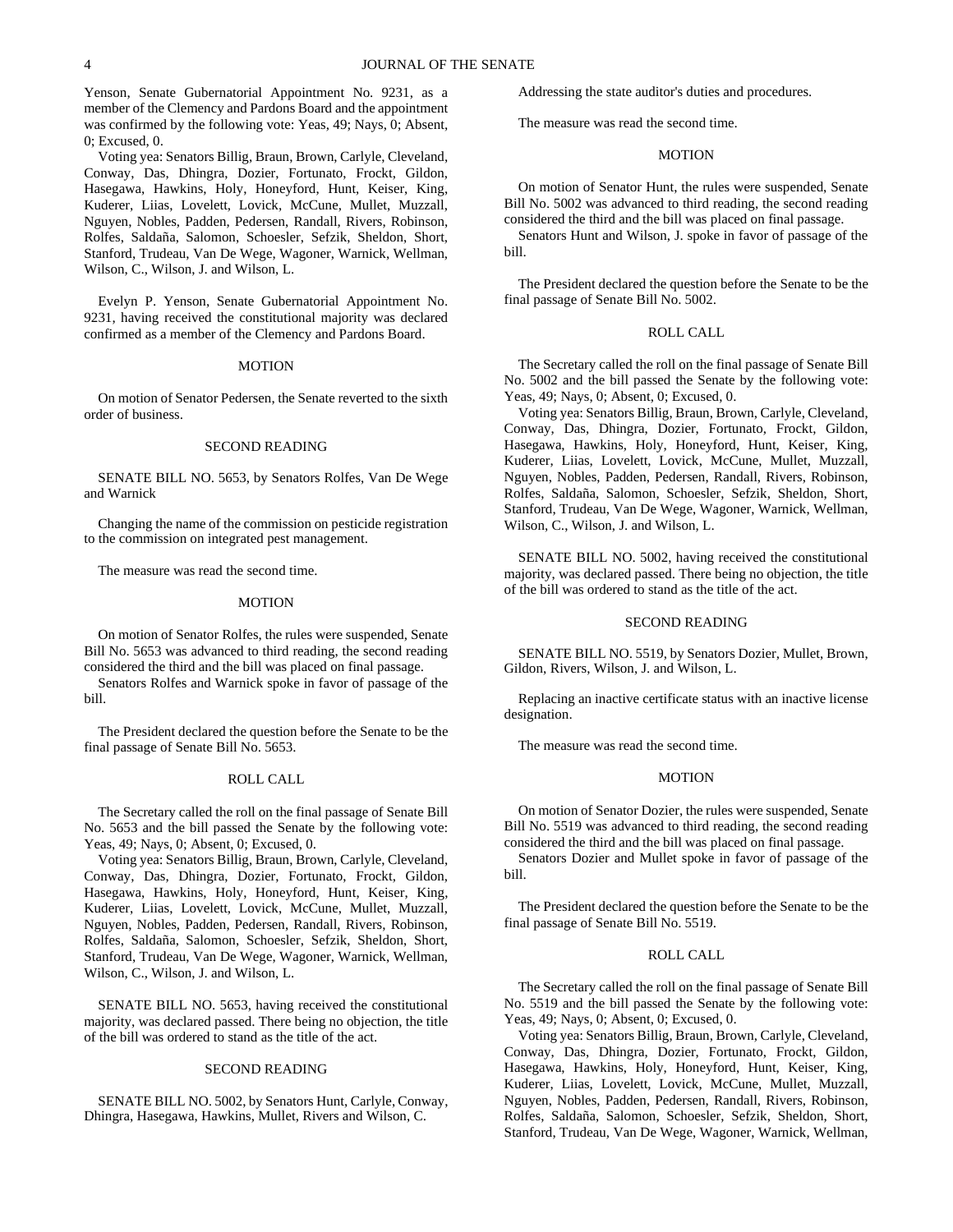SENATE BILL NO. 5519, having received the constitutional majority, was declared passed. There being no objection, the title of the bill was ordered to stand as the title of the act.

# SECOND READING

# SENATE BILL NO. 5155, by Senators Kuderer, Wellman, Das and Pedersen

Concerning prejudgment interest.

# MOTION

On motion of Senator Dhingra, Second Substitute Senate Bill No. 5155 was substituted for Senate Bill No. 5155 and the substitute bill was placed on the second reading and read the second time.

# MOTION

Senator Short moved that the following floor amendment no. 940 by Senator Short be adopted:

On page 1, at the beginning of line 17, strike " $((of entry))$  the cause of action accrued" and insert "of entry"

On page 2, beginning on line 1, after "entry." strike " $((\text{In any})$ case where a court is directed on review to enter judgment on a verdict or in any case where a judgment entered on a verdict is wholly or partly affirmed on review, interest on the judgment or on that portion of the judgment affirmed shall date back to and shall accrue from the date the verdict was rendered.))" and insert "In any case where a court is directed on review to enter judgment on a verdict or in any case where a judgment entered on a verdict is wholly or partly affirmed on review, interest on the judgment or on that portion of the judgment affirmed shall date back to and shall accrue from the date the verdict was rendered."

Senators Short, Braun and Fortunato spoke in favor of adoption of the amendment.

Senators Dhingra and Kuderer spoke against adoption of the amendment.

The President declared the question before the Senate to be the adoption of floor amendment no. 940 by Senator Short on page 1, line 17 to Second Substitute Senate Bill No. 5155.

The motion by Senator Short did not carry and floor amendment no. 940 was not adopted by voice vote.

# MOTION FOR IMMEDIATE RECONSIDERATION

Senator Short moved to immediately reconsider the vote by which floor amendment no. 940 to Second Substitute Senate Bill No. 5155 did not carry the Senate today.

The President declared the question before the Senate to be the motion by Senator Short that the Senate immediately reconsider the vote by which floor amendment no. 940 to Second Substitute Senate Bill No. 5155 did not carry.

The motion for immediately reconsideration carried by voice vote.

The President declared the question before the Senate to be the adoption of floor amendment no. 940 by Senator Short on page 1, line 17 to Second Substitute Senate Bill No. 5155 on reconsideration.

The floor amendment no. 940 was adopted by voice vote on reconsideration.

# PARLIAMENTARY INQUIRY

Senator Rolfes: "In the last motion, those of us who were not on the floor did not have an opportunity to vote on whether the amendment should have been reconsidered. And I am wondering if you could tell us what the procedures are for that. It inherently unfair if there are more Democrats on the floor at any time than Republicans that a floor vote would not always be in the best interest of this body. Thank you."

# REPLY BY THE PRESIDENT

President Heck: "Thank you Senator Rolfes. Thank you for your point of inquiry. The President would like to inform the body that it was apparent too late on the initial roll call for the President to stop his gavel in motion. But that the vote had changed. And that there was a majority vote in favor of the amendment. And as a consequence, requested a vote for reconsideration. Heretofore going forward we will use the far voting system for that to ensure that the circumstance that was presented with us today does not repeat itself. But I do, the President wants you to know, that this sequence of events was done after consultation with leadership."

# MOTION

On motion of Senator Pedersen, the rules were suspended, Engrossed Second Substitute Senate Bill No. 5155 was advanced to third reading, the second reading considered the third and the bill was placed on final passage.

Senator Kuderer spoke in favor of passage of the bill.

The President declared the question before the Senate to be the final passage of Engrossed Second Substitute Senate Bill No. 5155.

#### ROLL CALL

The Secretary called the roll on the final passage of Engrossed Second Substitute Senate Bill No. 5155 and the bill passed the Senate by the following vote: Yeas, 31; Nays, 18; Absent, 0; Excused, 0.

Voting yea: Senators Billig, Carlyle, Cleveland, Conway, Das, Dhingra, Frockt, Hasegawa, Holy, Hunt, Keiser, King, Kuderer, Liias, Lovelett, Lovick, Nguyen, Nobles, Padden, Pedersen, Randall, Robinson, Rolfes, Saldaña, Salomon, Sheldon, Stanford, Trudeau, Van De Wege, Wellman and Wilson, C.

Voting nay: Senators Braun, Brown, Dozier, Fortunato, Gildon, Hawkins, Honeyford, McCune, Mullet, Muzzall, Rivers, Schoesler, Sefzik, Short, Wagoner, Warnick, Wilson, J. and Wilson, L.

ENGROSSED SECOND SUBSTITUTE SENATE BILL NO. 5155, having received the constitutional majority, was declared passed. There being no objection, the title of the bill was ordered to stand as the title of the act.

# **MOTION**

On motion of Senator Pedersen, the Senate advanced to the seventh order of business.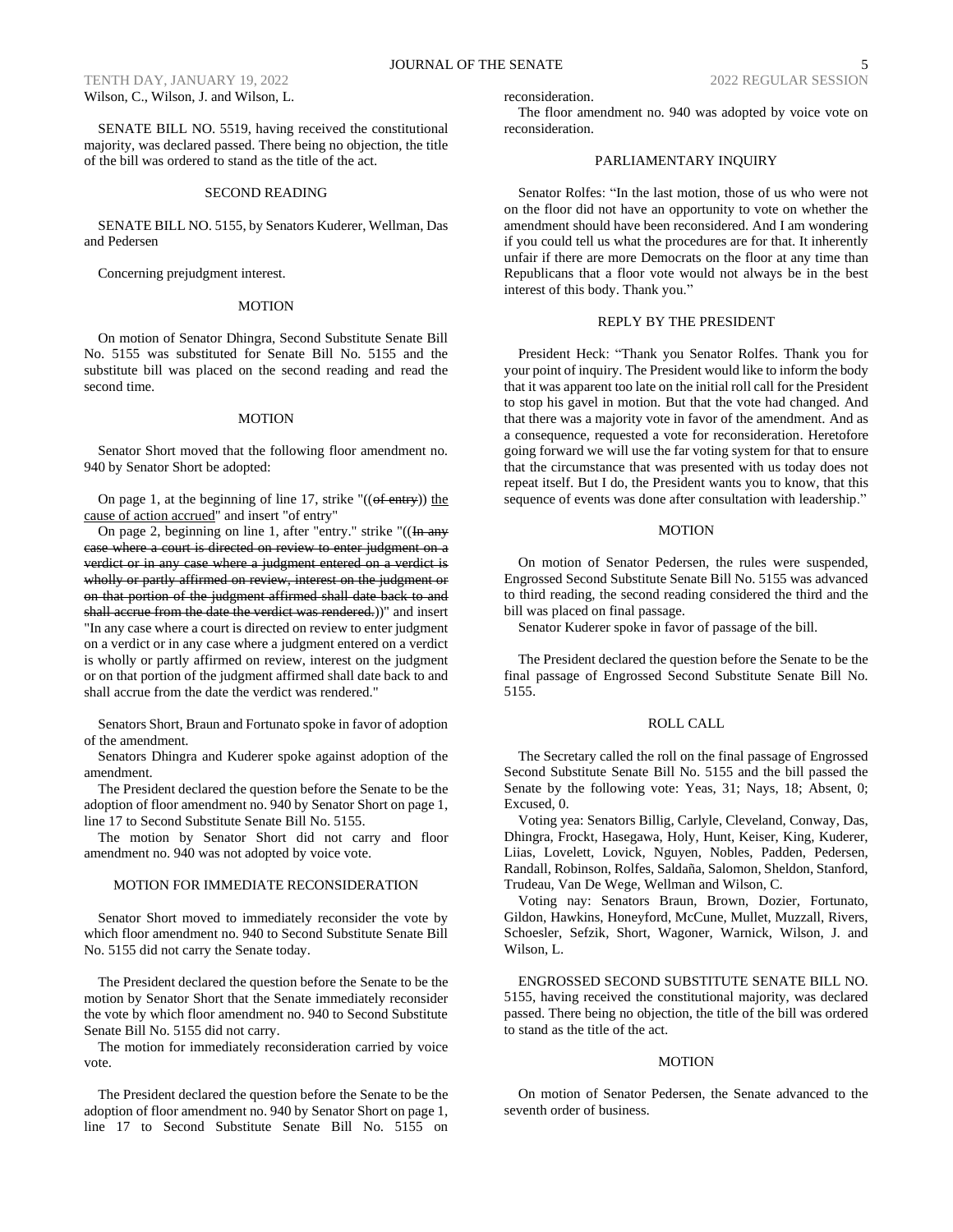# THIRD READING

SUBSTITUTE SENATE BILL NO. 5342, by Senate Committee on Housing & Local Government (originally sponsored by Schoesler, Dozier, Hunt and Mullet)

Concerning irrigation district elections.

The bill was read on Third Reading.

#### MOTIONS

On motion of Senator Kuderer, the rules were suspended and Substitute Senate Bill No. 5342 was returned to second reading for the purpose of amendment.

On motion of Senator Kuderer, Second Substitute Senate Bill No. 5342 was substituted for Substitute Senate Bill No. 5342 and the substitute bill was placed on the second reading and read the second time.

On motion of Senator Kuderer, the rules were suspended, Second Substitute Senate Bill No. 5342 was advanced to third reading, the second reading considered the third and the bill was placed on final passage.

Senator Schoesler spoke in favor of passage of the bill.

The President declared the question before the Senate to be the final passage of Second Substitute Senate Bill No. 5342.

#### ROLL CALL

The Secretary called the roll on the final passage of Second Substitute Senate Bill No. 5342 and the bill passed the Senate by the following vote: Yeas, 49; Nays, 0; Absent, 0; Excused, 0.

Voting yea: Senators Billig, Braun, Brown, Carlyle, Cleveland, Conway, Das, Dhingra, Dozier, Fortunato, Frockt, Gildon, Hasegawa, Hawkins, Holy, Honeyford, Hunt, Keiser, King, Kuderer, Liias, Lovelett, Lovick, McCune, Mullet, Muzzall, Nguyen, Nobles, Padden, Pedersen, Randall, Rivers, Robinson, Rolfes, Saldaña, Salomon, Schoesler, Sefzik, Sheldon, Short, Stanford, Trudeau, Van De Wege, Wagoner, Warnick, Wellman, Wilson, C., Wilson, J. and Wilson, L.

SECOND SUBSTITUTE SENATE BILL NO. 5342, having received the constitutional majority, was declared passed. There being no objection, the title of the bill was ordered to stand as the title of the act.

# THIRD READING

SENATE BILL NO. 5196, by Senators Billig, Braun, Fortunato, Holy, Hunt, Van De Wege, Wagoner and Wilson, C.

Describing how the legislature may convene a special session.

The bill was read on Third Reading.

Senators Billig and Braun spoke in favor of passage of the bill. Senator Fortunato spoke against passage of the bill.

The President declared the question before the Senate to be the final passage of Senate Bill No. 5196.

#### ROLL CALL

The Secretary called the roll on the final passage of Senate Bill No. 5196 and the bill passed the Senate by the following vote: Yeas, 45; Nays, 4; Absent, 0; Excused, 0.

Voting yea: Senators Billig, Braun, Carlyle, Cleveland, Conway, Das, Dhingra, Dozier, Frockt, Gildon, Hasegawa, Hawkins, Holy, Hunt, Keiser, King, Kuderer, Liias, Lovelett, Lovick, McCune, Mullet, Muzzall, Nguyen, Nobles, Padden, Pedersen, Randall, Rivers, Robinson, Rolfes, Saldaña, Salomon, Sefzik, Sheldon, Short, Stanford, Trudeau, Van De Wege, Wagoner, Warnick, Wellman, Wilson, C., Wilson, J. and Wilson, L.

Voting nay: Senators Brown, Fortunato, Honeyford and Schoesler

SENATE BILL NO. 5196, having received the constitutional majority, was declared passed. There being no objection, the title of the bill was ordered to stand as the title of the act.

# THIRD READING

SUBSTITUTE SENATE BILL NO. 5127, by Senate Committee on Law & Justice (originally sponsored by Dhingra, Padden, Kuderer, Nguyen, Short, Wagoner, Warnick and Wilson, C.)

Concerning courthouse facility dogs.

The bill was read on Third Reading.

Senators Dhingra and Padden spoke in favor of passage of the bill.

The President declared the question before the Senate to be the final passage of Substitute Senate Bill No. 5127.

# ROLL CALL

The Secretary called the roll on the final passage of Substitute Senate Bill No. 5127 and the bill passed the Senate by the following vote: Yeas, 49; Nays, 0; Absent, 0; Excused, 0.

Voting yea: Senators Billig, Braun, Brown, Carlyle, Cleveland, Conway, Das, Dhingra, Dozier, Fortunato, Frockt, Gildon, Hasegawa, Hawkins, Holy, Honeyford, Hunt, Keiser, King, Kuderer, Liias, Lovelett, Lovick, McCune, Mullet, Muzzall, Nguyen, Nobles, Padden, Pedersen, Randall, Rivers, Robinson, Rolfes, Saldaña, Salomon, Schoesler, Sefzik, Sheldon, Short, Stanford, Trudeau, Van De Wege, Wagoner, Warnick, Wellman, Wilson, C., Wilson, J. and Wilson, L.

SUBSTITUTE SENATE BILL NO. 5127, having received the constitutional majority, was declared passed. There being no objection, the title of the bill was ordered to stand as the title of the act.

# MOTION

On motion of Senator Randall, Senator Carlyle was excused.

# THIRD READING

SENATE BILL NO. 5017, by Senators Wellman, Honeyford, Mullet and Wilson, C.

Clarifying school district procurement requirements for personal service contracts for construction management, value engineering, constructibility review, and building commissioning.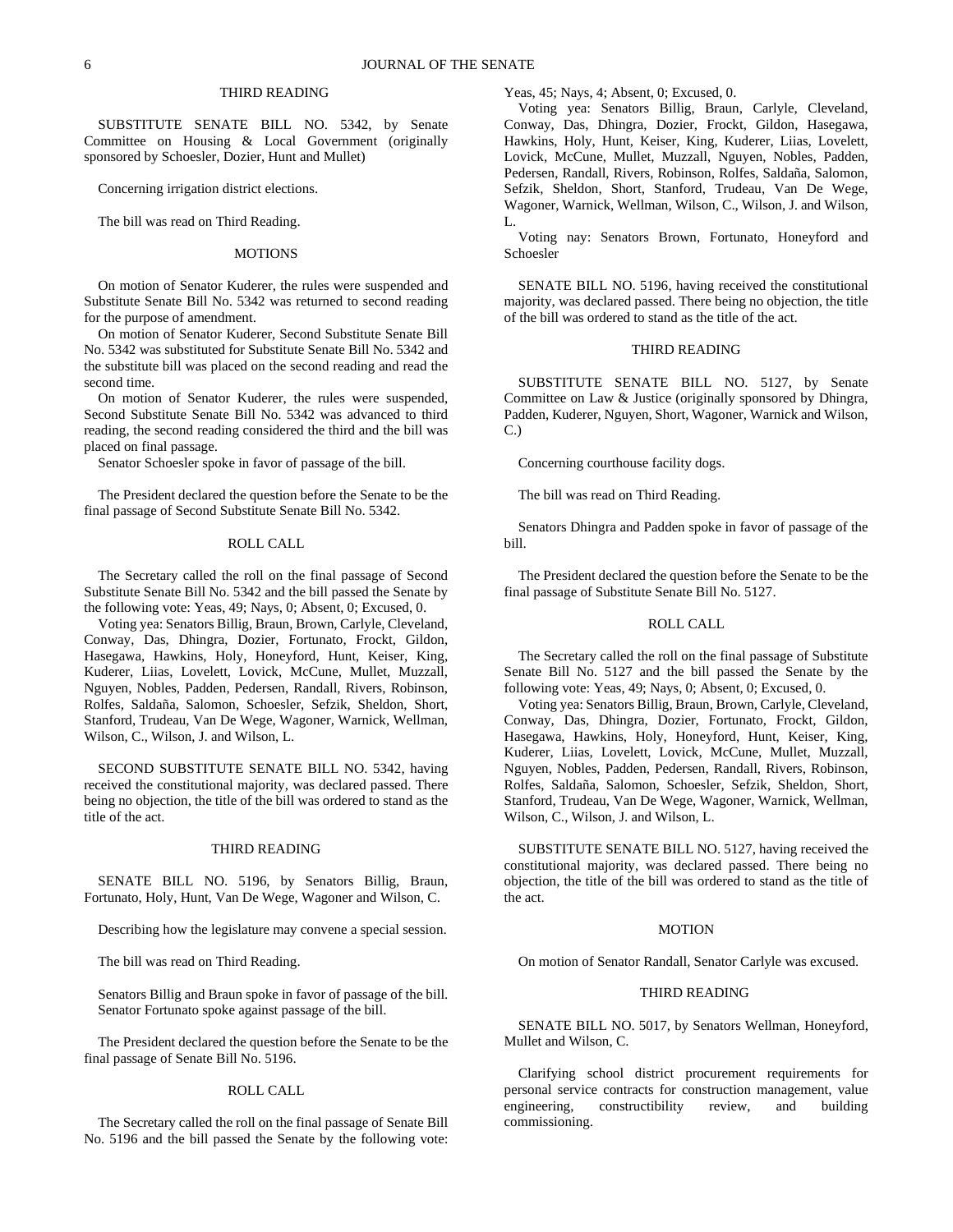TENTH DAY, JANUARY 19, 2022 2022 REGULAR SESSION The bill was read on Third Reading.

# MOTION

On motion of Senator Wellman, the rules were suspended and Senate Bill No. 5017 was returned to second reading for the purpose of amendment.

#### MOTION

Senator Randall moved that the following striking floor amendment no. 931 by Senator Randall be adopted:

Strike everything after the enacting clause and insert the following:

"**Sec. 1.** RCW 28A.335.190 and 2013 c 223 s 1 are each amended to read as follows:

(1) When, in the opinion of the board of directors of any school district, the cost of any furniture, supplies, equipment, building, improvements, or repairs,  $((\Theta F))$  other construction work by a contractor who meets the criteria in RCW 39.04.350, or other purchases, except books, will equal or exceed the threshold levels specified in subsections (2) and (4) of this section, complete plans and specifications for such work or purchases shall be prepared and notice by publication given in at least one newspaper of general circulation within the district, once each week for two consecutive weeks, of the intention to receive bids and that specifications and other information may be examined at the office of the board or any other officially designated location. The cost of any public work, improvement, or repair for the purposes of this section shall be the aggregate of all amounts to be paid for labor, material, and equipment on one continuous or interrelated project where work is to be performed simultaneously or in close sequence. The bids shall be in writing and shall be opened and read in public on the date and in the place named in the notice and after being opened shall be filed for public inspection.

(2) Every purchase of furniture, equipment, or supplies, except books, the cost of which is estimated to be in excess of forty thousand dollars, shall be on a competitive basis. The board of directors shall establish a procedure for securing telephone and/or written quotations for such purchases. Whenever the estimated cost is from forty thousand dollars up to seventy-five thousand dollars, the procedure shall require quotations from at least three different sources to be obtained in writing or by telephone, and recorded for public perusal. Whenever the estimated cost is in excess of seventy-five thousand dollars, the public bidding process provided in subsection (1) of this section shall be followed.

(3) Any school district may purchase goods produced or provided in whole or in part from class II inmate work programs operated by the department of corrections pursuant to RCW 72.09.100, including but not limited to furniture, equipment, or supplies. School districts are encouraged to set as a target to contract, beginning after June 30, 2006, to purchase up to one percent of the total goods required by the school districts each year, goods produced or provided in whole or in part from class II inmate work programs operated by the department of corrections.

(4) The board may make improvements or repairs to the property of the district through a department within the district without following the public bidding process provided in subsection (1) of this section when the total of such improvements or repairs does not exceed the sum of seventy-five thousand dollars. Whenever the estimated cost of a building, improvement, repair, or other public works project is one hundred thousand

dollars or more, the public bidding process provided in subsection (1) of this section shall be followed unless the contract is let using the small works roster process in RCW 39.04.155 or under any other procedure authorized for school districts. One or more school districts may authorize an educational service district to establish and operate a small works roster for the school district under the provisions of RCW 39.04.155.

(5) The contract for the work or purchase shall be awarded to the lowest responsible bidder as described in RCW 39.26.160(2) but the board may by resolution reject any and all bids and make further calls for bids in the same manner as the original call. On any work or purchase the board shall provide bidding information to any qualified bidder or the bidder's agent, requesting it in person.

(6) In the event of any emergency when the public interest or property of the district would suffer material injury or damage by delay, upon resolution of the board declaring the existence of such an emergency and reciting the facts constituting the same, the board may waive the requirements of this section with reference to any purchase or contract: PROVIDED, That an "emergency," for the purposes of this section, means a condition likely to result in immediate physical injury to persons or to property of the school district in the absence of prompt remedial action.

(7) This section does not apply to the direct purchase of school buses by school districts and educational services in accordance with RCW 28A.160.195.

(8) This section does not apply to the purchase of Washington grown food.

(9) At the discretion of the board, a school district may develop and implement policies and procedures to facilitate and maximize to the extent practicable, purchases of Washington grown food including, but not limited to, policies that permit a percentage price preference for the purpose of procuring Washington grown food.

(10) As used in this section, "Washington grown" has the definition in RCW 15.64.060.

(11) As used in this section, "price percentage preference" means the percent by which a responsive bid from a responsible bidder whose product is a Washington grown food may exceed the lowest responsive bid submitted by a responsible bidder whose product is not a Washington grown food.

(12) For purposes of this section, "construction work" does not include the following services: (a) Construction management services; (b) value engineering; (c) constructability review; (d) building commissioning; and (e) other construction-related professional and personal services.

(13) Beginning January 1, 2023, requests for proposals or qualifications, advertisements, bids, or calls for bids pursuant to this section for the services listed under subsection (12) of this section, must include the standard clauses required under RCW 39.19.050.

(14) Beginning January 1, 2023, requests for proposals or qualifications, advertisements, bids, or calls for bids pursuant to this section for the services listed under subsection (12) of this section, are subject to the procurement requirements of chapter 39.10 or 39.80 RCW, as applicable to the method of project delivery.

(15) Beginning January 1, 2023, school districts may use interlocal agreements under chapter 39.34 RCW to procure the services listed under subsection (12) of this section only if the agreements are executed following a competitive, qualificationbased procurement process for these services pursuant to chapter 39.10 or 39.80 RCW."

On page 1, line 1 of the title, after "Relating to" strike the remainder of the title and insert "clarifying school district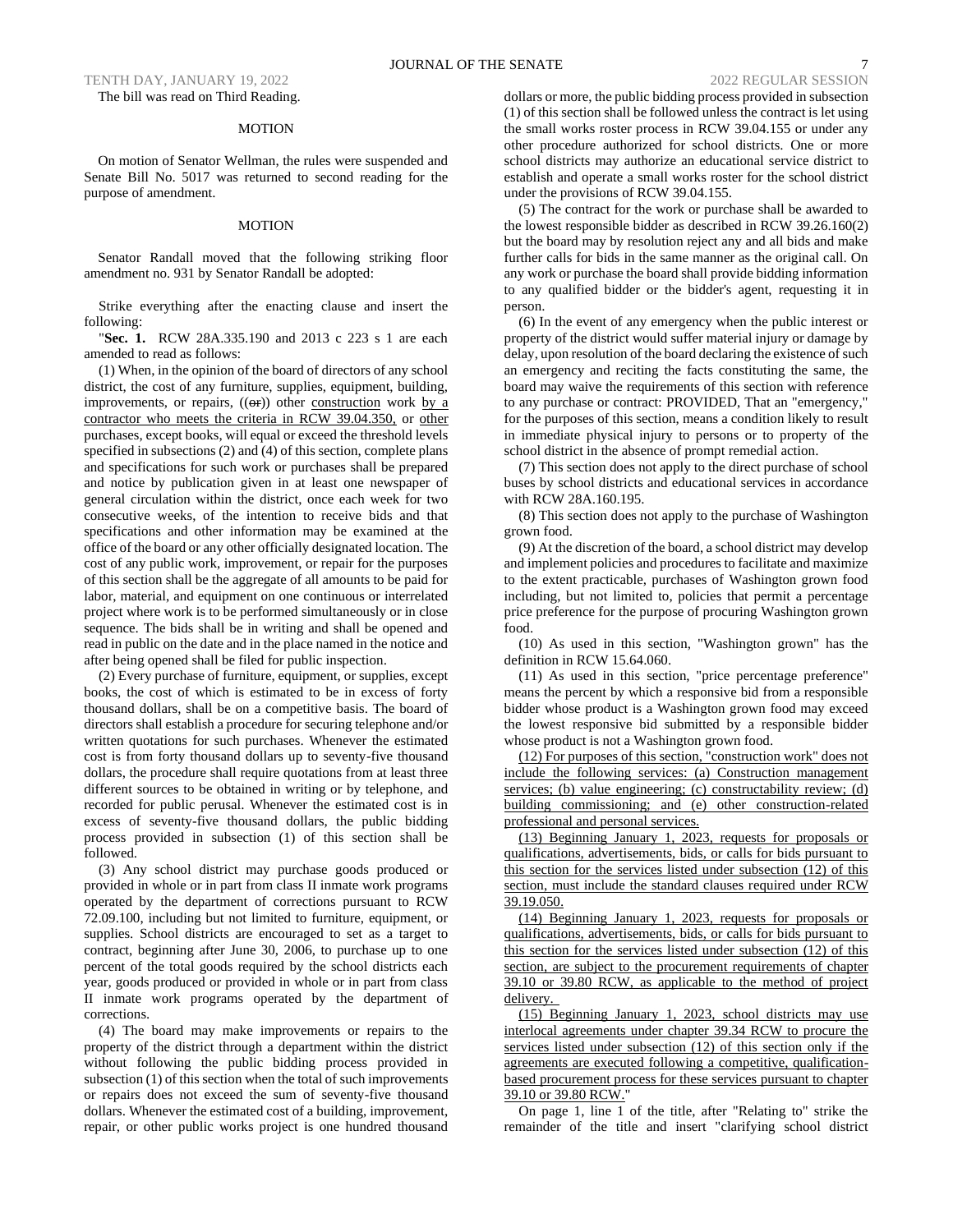procurement requirements for service contracts for construction management, value engineering, constructibility review, and building commissioning; and amending RCW 28A.335.190."

Senators Randall and Wellman spoke in favor of adoption of the striking amendment.

Senators Hawkins and Short spoke against adoption of the striking amendment.

The President declared the question before the Senate to be the adoption of striking floor amendment no. 931 by Senator Randall to Senate Bill No. 5017.

The motion by Senator Randall carried and striking floor amendment no. 931 was adopted by voice vote.

# MOTION

On motion of Senator Wellman, the rules were suspended, Engrossed Senate Bill No. 5017 was advanced to third reading, the second reading considered the third and the bill was placed on final passage.

Senator Wellman spoke in favor of passage of the bill. Senator Hawkins spoke against passage of the bill.

The President declared the question before the Senate to be the final passage of Engrossed Senate Bill No. 5017.

# ROLL CALL

The Secretary called the roll on the final passage of Engrossed Senate Bill No. 5017 and the bill passed the Senate by the following vote: Yeas, 28; Nays, 20; Absent, 0; Excused, 1.

Voting yea: Senators Billig, Cleveland, Conway, Das, Dhingra, Frockt, Hasegawa, Hunt, Keiser, Kuderer, Liias, Lovelett, Lovick, Mullet, Nguyen, Nobles, Pedersen, Randall, Robinson, Rolfes, Saldaña, Salomon, Sheldon, Stanford, Trudeau, Van De Wege, Wellman and Wilson, C.

Voting nay: Senators Braun, Brown, Dozier, Fortunato, Gildon, Hawkins, Holy, Honeyford, King, McCune, Muzzall, Padden, Rivers, Schoesler, Sefzik, Short, Wagoner, Warnick, Wilson, J. and Wilson, L.

Excused: Senator Carlyle

ENGROSSED SENATE BILL NO. 5017, having received the constitutional majority, was declared passed. There being no objection, the title of the bill was ordered to stand as the title of the act.

#### THIRD READING

SUBSTITUTE SENATE BILL NO. 5004, by Senate Committee on Ways & Means (originally sponsored by Keiser, Warnick, Conway, Das, King, Kuderer, Saldaña and Wilson, C.)

Providing a tax exemption for medical marijuana patients.

The bill was read on Third Reading.

#### MOTIONS

On motion of Senator Keiser, the rules were suspended and Substitute Senate Bill No. 5004 was returned to second reading for the purpose of amendment.

Senator Keiser moved that the following floor amendment no. 927 by Senator Keiser be adopted:

On page 1, line 20, after "January 1," strike "2025" and insert

"2027"

On page 4, line 15, after "December 1," strike "2024" and insert "2025"

On page 4, line 16, after "January 1," strike "2022" and insert "2023"

Senators Keiser and Wilson, L. spoke in favor of adoption of the amendment.

The President declared the question before the Senate to be the adoption of floor amendment no. 927 by Senator Keiser on page 1, line 20 to Substitute Senate Bill No. 5004.

The motion by Senator Keiser carried and floor amendment no. 927 was adopted by voice vote.

#### MOTION

On motion of Senator Keiser, the rules were suspended, Engrossed Substitute Senate Bill No. 5004 was advanced to third reading, the second reading considered the third and the bill was placed on final passage.

Senators Keiser and Rivers spoke in favor of passage of the bill.

The President declared the question before the Senate to be the final passage of Engrossed Substitute Senate Bill No. 5004.

# ROLL CALL

The Secretary called the roll on the final passage of Engrossed Substitute Senate Bill No. 5004 and the bill passed the Senate by the following vote: Yeas, 40; Nays, 8; Absent, 0; Excused, 1.

Voting yea: Senators Billig, Cleveland, Conway, Das, Dhingra, Frockt, Gildon, Hasegawa, Hawkins, Holy, Hunt, Keiser, King, Kuderer, Liias, Lovelett, Lovick, Mullet, Muzzall, Nguyen, Nobles, Pedersen, Randall, Rivers, Robinson, Rolfes, Saldaña, Salomon, Sefzik, Sheldon, Short, Stanford, Trudeau, Van De Wege, Wagoner, Warnick, Wellman, Wilson, C., Wilson, J. and Wilson, L.

Voting nay: Senators Braun, Brown, Dozier, Fortunato, Honeyford, McCune, Padden and Schoesler

Excused: Senator Carlyle

ENGROSSED SUBSTITUTE SENATE BILL NO. 5004, having received the constitutional majority, was declared passed. There being no objection, the title of the bill was ordered to stand as the title of the act.

#### MOTION

On motion of Senator Pedersen, the Senate reverted to the sixth order of business.

#### SECOND READING

SENATE BILL NO. 5264, by Senators Wagoner, Brown, Conway, Das, Dhingra, Hasegawa, Honeyford, Kuderer, Lovelett, Pedersen, Rivers, Schoesler, Stanford, Warnick and Wilson, C.

Declaring January as Chinese American history month and encouraging public schools to commemorate the month.

The measure was read the second time.

#### MOTION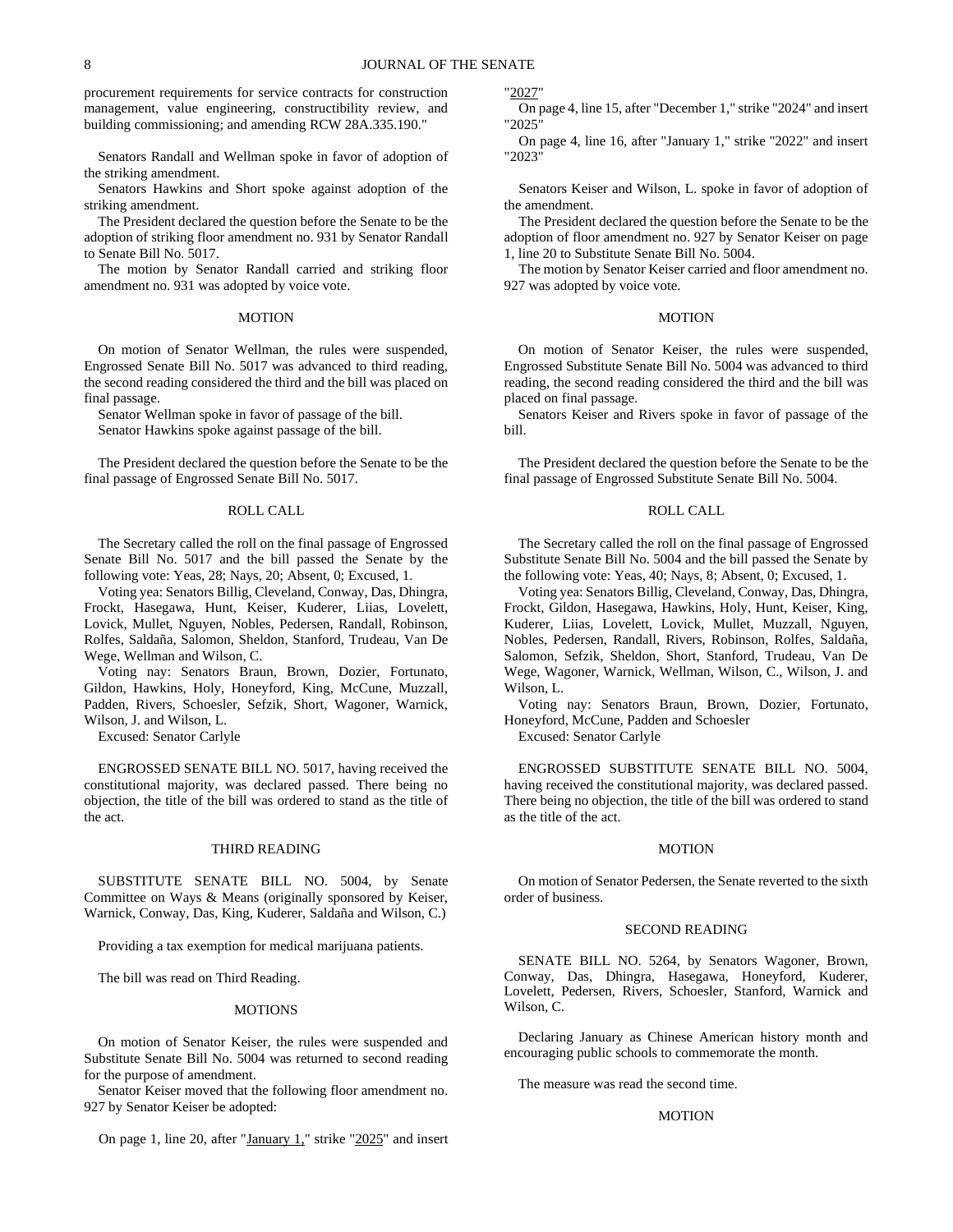Senator Wagoner moved that the following striking floor amendment no. 928 by Senator Wagoner be adopted:

Strike everything after the enacting clause and insert the following:

"NEW SECTION. Sec. 1. A new section is added to chapter 43.117 RCW to read as follows:

(1) January of each year will be known as Americans of Chinese descent history month. Each January is designated as a time for people of this state to commemorate the contributions of Americans of Chinese descent to the history and heritage of Washington state and the United States.

(2) Public schools are encouraged to designate time for appropriate activities in commemoration of Americans of Chinese descent history month and the lives, history, achievements, and contributions of Americans of Chinese descent."

On page 1, line 1 of the title, after "to" strike the remainder of the title and insert "recognizing contributions of Americans of Chinese descent; and adding a new section to chapter 43.117 RCW."

Senator Wagoner spoke in favor of adoption of the amendment. The President declared the question before the Senate to be the adoption of striking floor amendment no. 928 by Senator Wagoner to Senate Bill No. 5264.

The motion by Senator Wagoner carried and striking floor amendment no. 928 was adopted by voice vote.

#### MOTION

On motion of Senator Wagoner, the rules were suspended, Engrossed Senate Bill No. 5264 was advanced to third reading, the second reading considered the third and the bill was placed on final passage.

Senators Wagoner, Kuderer, Warnick, Wellman and Muzzall spoke in favor of passage of the bill.

The President declared the question before the Senate to be the final passage of Engrossed Senate Bill No. 5264.

#### ROLL CALL

The Secretary called the roll on the final passage of Engrossed Senate Bill No. 5264 and the bill passed the Senate by the following vote: Yeas, 48; Nays, 0; Absent, 0; Excused, 1.

Voting yea: Senators Billig, Braun, Brown, Cleveland, Conway, Das, Dhingra, Dozier, Fortunato, Frockt, Gildon, Hasegawa, Hawkins, Holy, Honeyford, Hunt, Keiser, King, Kuderer, Liias, Lovelett, Lovick, McCune, Mullet, Muzzall, Nguyen, Nobles, Padden, Pedersen, Randall, Rivers, Robinson, Rolfes, Saldaña, Salomon, Schoesler, Sefzik, Sheldon, Short, Stanford, Trudeau, Van De Wege, Wagoner, Warnick, Wellman, Wilson, C., Wilson, J. and Wilson, L.

Excused: Senator Carlyle

ENGROSSED SENATE BILL NO. 5264, having received the constitutional majority, was declared passed. There being no objection, the title of the bill was ordered to stand as the title of the act.

# MOTION

At 4:35 p.m., on motion of Senator Pedersen, the Senate adjourned until 12:30 p.m. Thursday, January 20, 2022.

DENNY HECK, President of the Senate

SARAH BANNISTER, Secretary of the Senate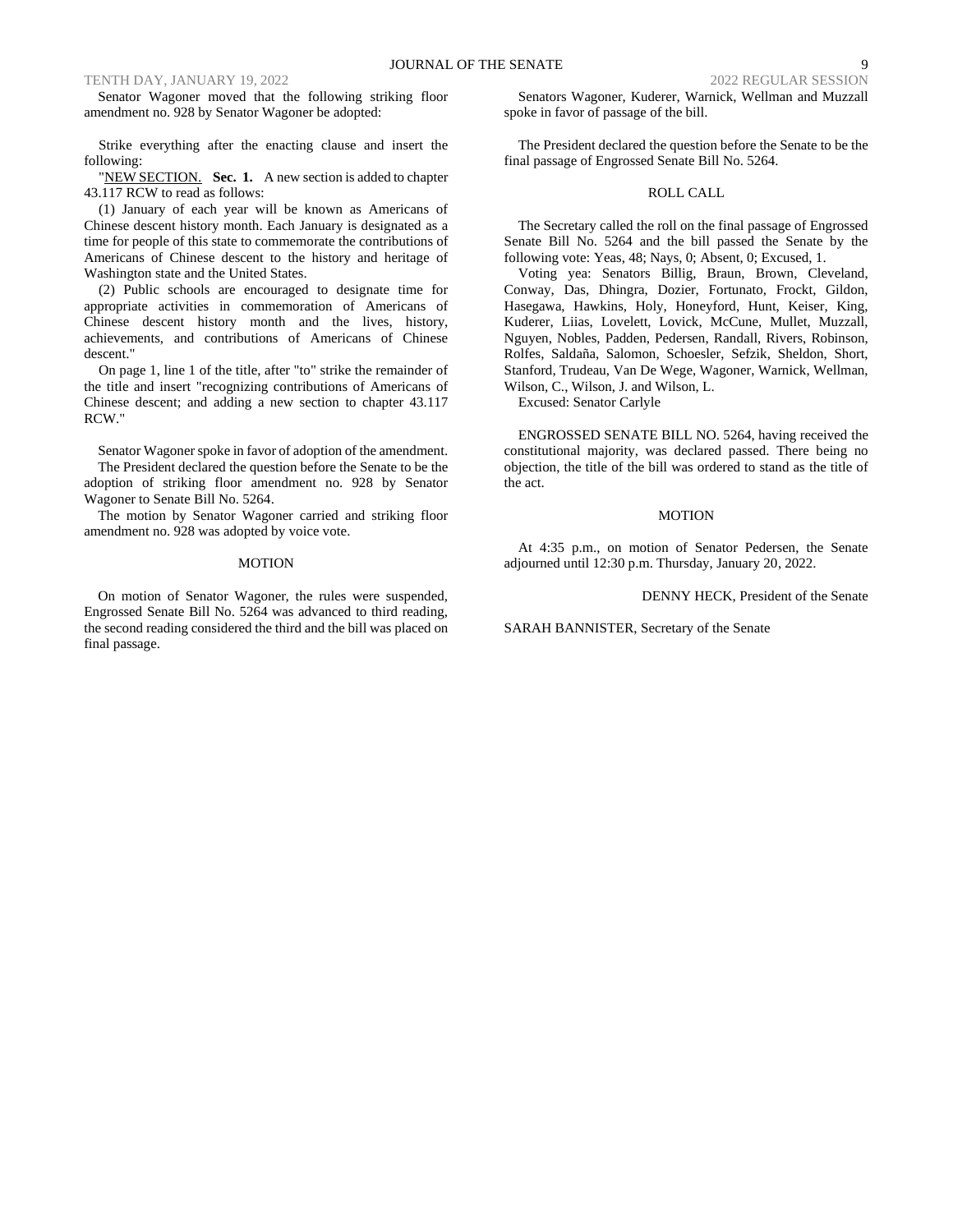| 5002                                         |
|----------------------------------------------|
|                                              |
| Third Reading Final Passage  4               |
| 5004-S                                       |
|                                              |
|                                              |
|                                              |
| 5004-SE                                      |
|                                              |
| 5017                                         |
|                                              |
|                                              |
|                                              |
| 5017-E                                       |
|                                              |
| 5127-S                                       |
|                                              |
|                                              |
| 5155-S2                                      |
|                                              |
| 5155-S2E                                     |
|                                              |
|                                              |
| 5196                                         |
|                                              |
|                                              |
|                                              |
| 5264                                         |
|                                              |
| 5264-E                                       |
| Third Reading Final Passage  9               |
| 5342-S                                       |
|                                              |
|                                              |
| 5342-S2<br><b>Contract Contract Contract</b> |
|                                              |
|                                              |
| 5519                                         |
|                                              |
| Third Reading Final Passage  4               |
| 5602                                         |
|                                              |
| 5607                                         |
|                                              |
| 5653                                         |
|                                              |
| Third Reading Final Passage  4               |
| 5787                                         |
|                                              |

| 5899                                             |  |
|--------------------------------------------------|--|
| 5900                                             |  |
|                                                  |  |
| 5901<br>Introduction & 1st Reading 1             |  |
| 5902                                             |  |
| 5903                                             |  |
|                                                  |  |
| 5904                                             |  |
| 5905                                             |  |
|                                                  |  |
| 5906                                             |  |
| 5907                                             |  |
|                                                  |  |
| 5908                                             |  |
| 5909                                             |  |
| 5910                                             |  |
|                                                  |  |
| 5911                                             |  |
| 5912                                             |  |
|                                                  |  |
| 5913                                             |  |
|                                                  |  |
| 8635                                             |  |
|                                                  |  |
| 9089 Sizemore, Bud                               |  |
|                                                  |  |
| 9231 Yenson, Evelyn                              |  |
| <b>CHAPLAIN OF THE DAY</b>                       |  |
| Rule, Mr. Chris, Pastor, Orting Community        |  |
|                                                  |  |
| <b>FLAG BEARERS</b>                              |  |
| Washington State Patrol Honor Guard  1<br>GUESTS |  |
| Juarez, Miss Ximena, Pledge of Allegiance. 1     |  |
| PRESIDENT OF THE SENATE                          |  |
|                                                  |  |